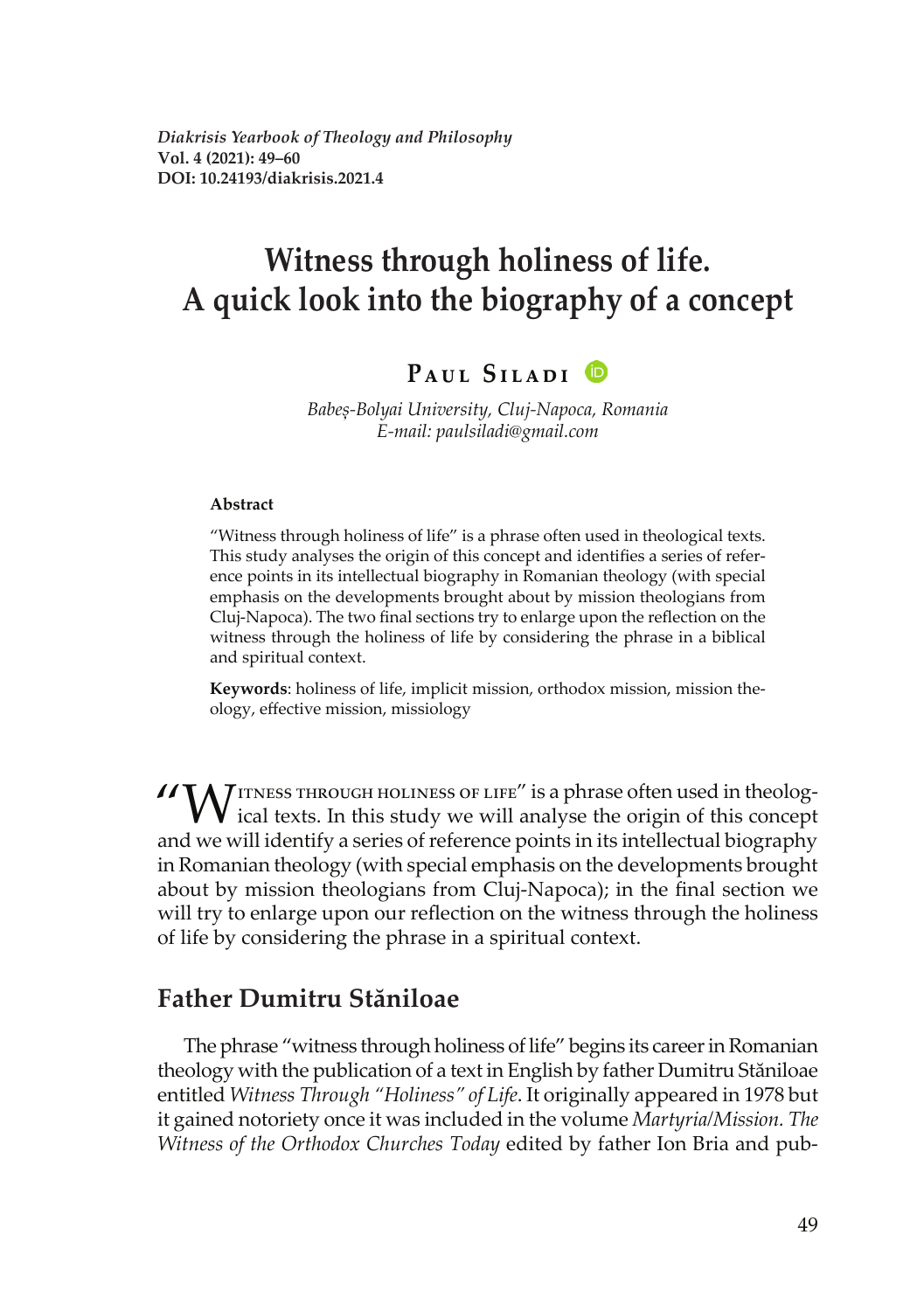lished in Geneva in 1980<sup>1</sup>. The Romanian theologian begins his article with a surgically precise diagnosis of his contemporary society, acknowledging the partial failure of the Christian mission; at the same time, employing a statement by Frances Colte, a Melchite Catholic living in America, he highlights the potential the Orthodox Church has to accommodate the needs and pursuits of the western world.

Father Stăniloae's thinking is profoundly influenced by the ascetic writings and what he puts forward is that the whole Church should take ownership of its past failures:

> The areas of human society that have become spiritually estranged from the Church and thus lost any understanding of Christian faith are very extensive. The degree to which they are spiritually removed or do not understand the faith varies from a sort of innocent misunderstanding – related to mental indifference – to open hostility. In respect of them the Church must ask itself what are the causes of such a situation and particularly whether among them there are not some whose origin lies in the Church's behaviour in the past. How can it change this behaviour and how, in each area, can it either end or reduce this estrangement?2

Speaking on "the outer mission" carried out among those who have no knowledge of Christianity he remarks that:

> [...] the Church must ask why it is that in the second millennium it has not been able to win the hearts of such people, except in a fragmentary way or for short periods of time. One cannot fail to notice in these situations that people have hardened their hearts to Christianity in a way that non-Christians in the first millennium did not.3

The main element in father Stăniloae's approach is a critical solidarity with the way in which mission had been previously carried out and he proposes a careful analysis of both this and the constantly changing social context. The increasingly central role of technology and the relentless concern to satisfy material needs and pleasures has led to the drop in the interest for spirituality. But within this framework, father Dumitru Stăniloae identifies the return of religion in society under different guises: "astrology, witchcraft, eastern religions, Pentecostal glossolalia"4 , and this is where the need

<sup>&</sup>lt;sup>1</sup> Dumitru Stăniloae, "Witness through «Holiness» of Life", in Ion Bria (ed.), Martyria/ *Mission. The Witness of the Orthodox Churces Today, WCC, Geneva.* 

<sup>&</sup>lt;sup>2</sup> Dumitru Stăniloae, "Witness Through «Holiness» of Life", 45.

<sup>&</sup>lt;sup>3</sup> Stăniloae, 45.

<sup>&</sup>lt;sup>4</sup> Stăniloae, 46.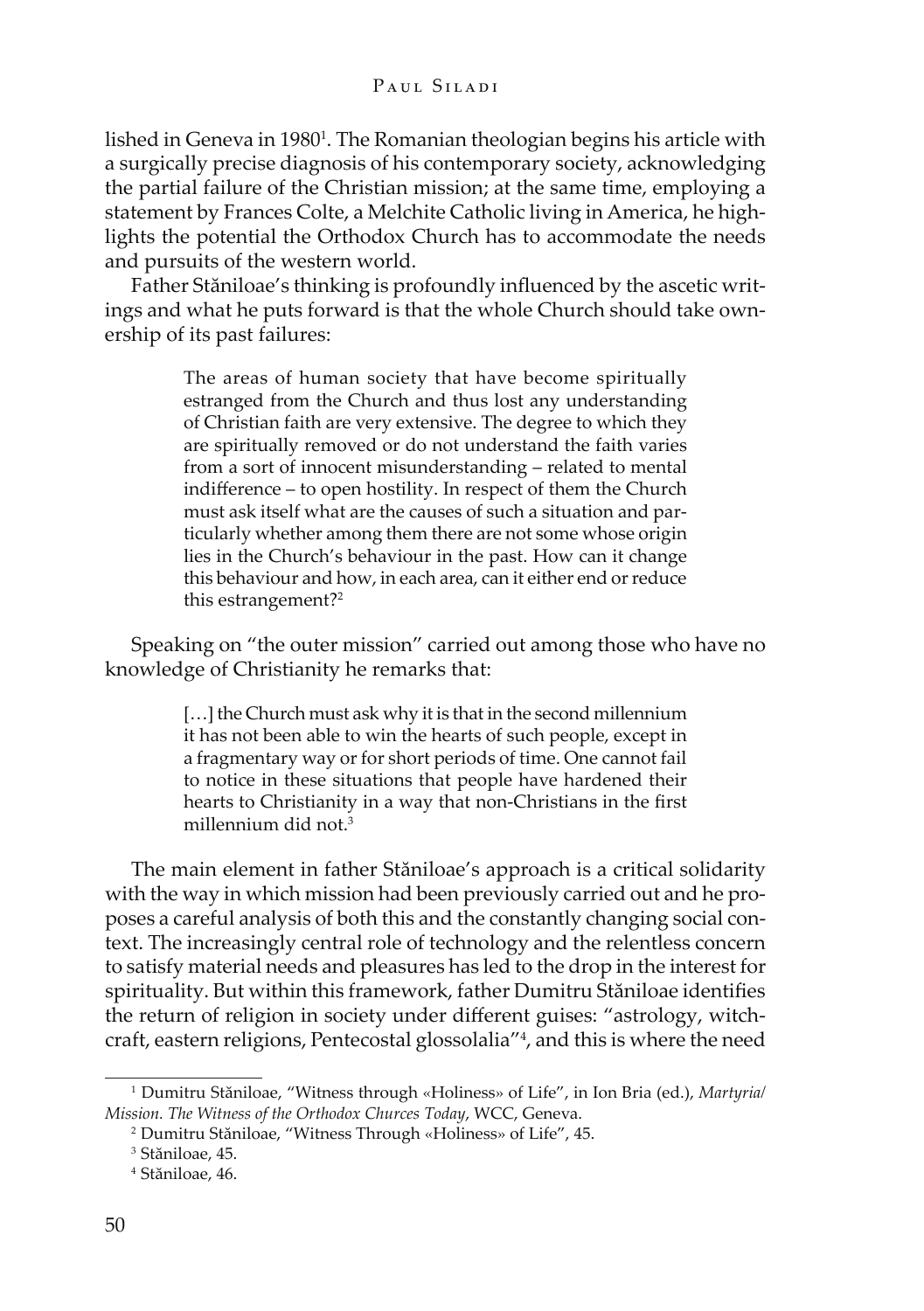to articulate a clearer message of the Eastern, Orthodox Christianity comes from, because it could provide the world with a robust answer.

Father Stăniloae has a critical view of the mission of the Church and states that it "cannot have great and lasting effect if it is done in an institutional way that seeks to enlarge the authoritarian power of the Church"<sup>5</sup>. Another possible failure regards the individualistic mission, one which combines will for power, pride, and personal views with the truth of the Gospel. Both missionary forms show the light of Christ in a manner contaminated by sin. In order to be able to avoid these potential failures, the Christian missionary must have certain qualities. Talking about them father Stăniloae drafts a portrait of the missionary who must himself be crucified, who must overcome the inventiveness of his personal reasoning and the arguments of his group, as well the thirst for power of his ecclesial institution. "Mission is effective only when the power of the Holy Spirit radiates from the one who preaches Christ. This power purifies him so that the Holy Spirit can shine unhindered through his word which will then be the pure and powerful confirmation of the Spirit that is in him"<sup>6</sup>.

The Christian mission was fully carried out by the saints and martyrs who relinquished their whole being in order to bear witness to Christ's Truth by the power of His Spirit. Every church began with a saint or several saints who gave their lives "and not just the talent of their words, to make known to others the wholeness of the Christ" they had experienced: even though they were "supported by organizations and financial resources, there was in (their) preaching no mixture of personal, group or institutional pride"7 . Saint Apostle Paul outlined the image of the effective missionary in just a few words: "And my speech and my preaching were not with persuasive words of human wisdom, but in demonstration of the Spirit and of power, that your faith should not be in the wisdom of men but in the power of God" (I Cor 2, 4-5). He himself embodied the type of missionary he suggested<sup>8</sup>.

For father Dumitru Stăniloae it is self-evident that only saints and martyrs are able to bring people to Christ. The values of Orthodoxy are reflected in the belief that holiness is possible, and in the fact that it sees the Church as a communion in Christ, not as an institution. These values are still alive today and they can be experienced chiefly in the Holy Liturgy and the Sacraments of the Church. For these values to become visible and for the Church to be truly missionary, it must fulfil three requirements:

1. It must "be open to the uncreated power of God"

2. It must believe that with the help of God's power we may "live a life of sacrifice and holiness"

<sup>&</sup>lt;sup>5</sup> Stăniloae, 47.

<sup>&</sup>lt;sup>6</sup> Stăniloae, 47.

<sup>&</sup>lt;sup>7</sup> Stăniloae, 48.

<sup>&</sup>lt;sup>8</sup> Stăniloae, 48.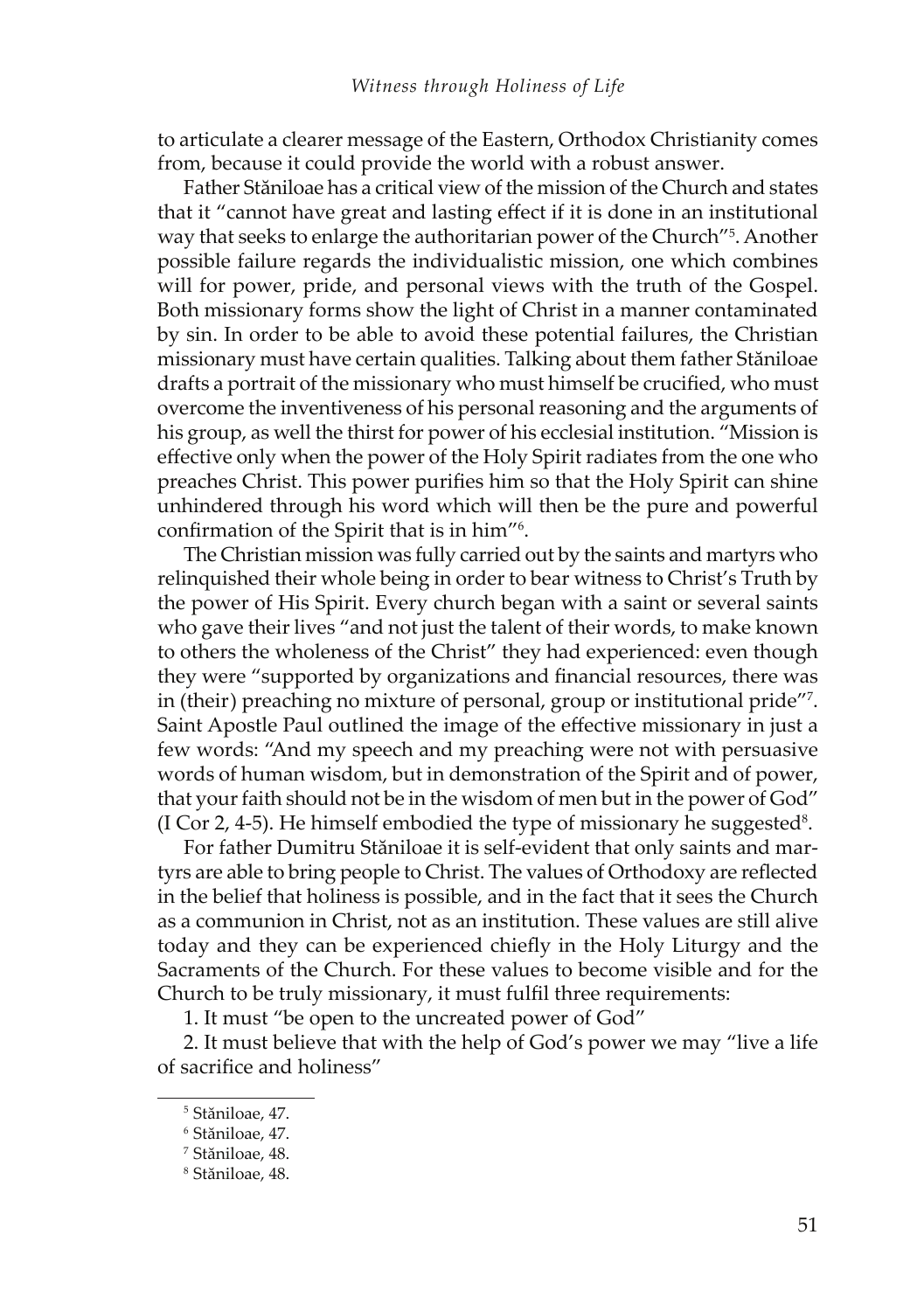3. It must "fully actualize the character of the Church as communion"9 .

The drastic conclusion of father Stăniloae is the following: "if we do no seek this experience of divine uncreated power, and through it holiness and the total gift of self, it is useless to hold conferences on mission and to develop bureaucratic plans for mission. We will continue to lose souls that the Church now has. […] Orthodoxy must go beyond its theoretical anthro pology to become, like a saint, involved in the specific human relationships found in the complicated circumstances of our daily lives"10. In this context, his brief text ends with a strikingly rational question: "According to the Holy Fathers the "wonderful deeds" of God that Christians must make known to the world are qualities of their holiness, which show the power of the Spirit of Christ. How can non-Christians receive our faith if they do not see that we are better than they are?"<sup>11</sup>

This text of father Stăniloae has enjoyed an illustrious reception as it became an essential work of reference for all those interested in the topic of the witness through holiness of life<sup>12</sup> as an essential part of the Orthodox mission.

# **Father Ion Bria and the theologians from Cluj-Napoca**

When talking about Romanian missionary theology and implicitly the topic of the witness through holiness of life, an indispensable reference is father Ion Bria, who in 1982 published a *Course of Orthodox Missionary Practice and Theology*<sup>13</sup>. In it father Bria identifies 12 requirements of the Church's mission, one of which is "the quality of the Christians' lives"<sup>14</sup>. Father Bria's starting point is a simile from the Epistle to Diognetus<sup>15</sup> (VI,

<sup>13</sup> Ion Bria, *Curs de Teologie și practică misionară ortodoxă* [Course of Orthodox Missionary Theology and Practice], (Geneva, 1982).

<sup>&</sup>lt;sup>9</sup> Stăniloae, 49.

<sup>&</sup>lt;sup>10</sup> Stăniloae, 50.

<sup>&</sup>lt;sup>11</sup> Stăniloae, 51.

<sup>&</sup>lt;sup>12</sup> See for example: Valer Bel, Misiunea Bisericii în lumea contemporană 2, Exigențe [The Mission of the Church in the Contemporary World 2. Exigences], (Cluj-Napoca: Presa Universitară Clujeană, 2002); Aurel Pavel, "Misiune prin sfințenia vieții în opera Părintelui Profesor Ion Bria" [Mission Through the Holiness of Life in the Work of Fr. Prof. Ion Bria], in Relevanța operei Părintelui Profesor Ion Bria pentru viața bisericească și socială actuală. Direcții noi de cercetare în domeniul doctrinei, misiunii și unității Bisericii [The Importance of the Work of Fr. Prof. Ion Bria for the Contemporary Social and Church Life], ed. Nicolae Moșoiu (Sibiu: Editura Universității Lucian Blaga, n.d.), 300-308; Cristian Sonea, Paradigme misionare: de *la Edinburgh la Sinodul din Creta* [Missionary Paradigms: from Edinburgh to the Synod of Cretel, (Cluj-Napoca: Presa Universitară Clujeană, 2017).

<sup>14</sup> Bria, 52.

<sup>&</sup>lt;sup>15</sup> Clayton N. Jefford, ed., The Epistle to Diognetus (with the Fragment of Quadratus): *Introduction, Text and Commentary, Oxford Apostolic Fathers (Oxford, UK: Oxford University* Press, 2013), 147.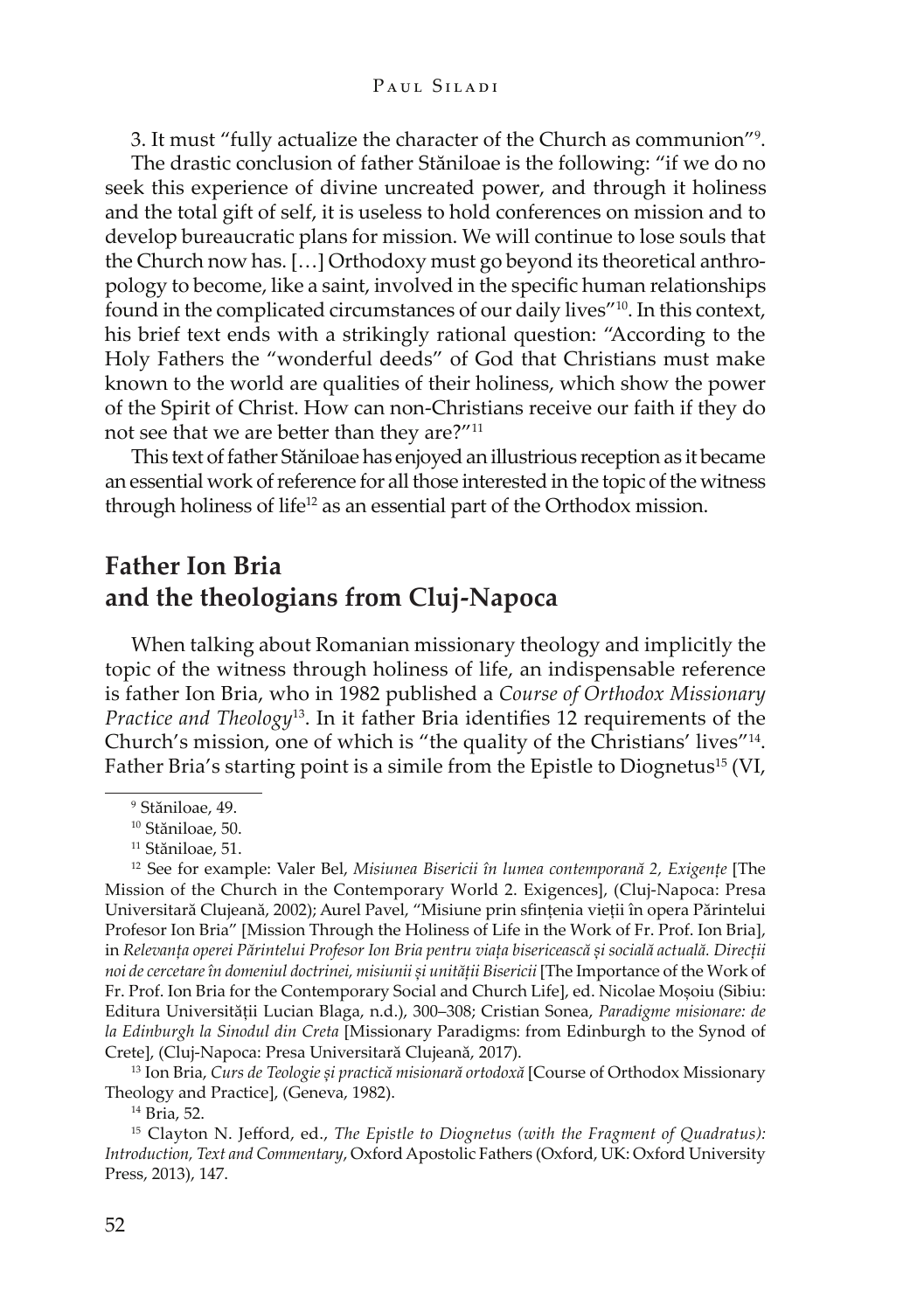1): "what the soul is in the body, that is what Christians in the world". Christianity brings a new way of living, which has the power to revo lutionize the old world. Father Bria identifies two main characteristics defining it:

1. This "new life" can only be lived in the communion of the Church, as members of the Body of Christ. The communion is realised and maintained by the Eucharist, as a joint action of the clergy and the believers.<sup>16</sup>

> The Church exists only through the coordination and the har mony of the different members in a unique service (Rom. 12, 6; I Cor. 12, 4). The personal life of the Christian is influenced by and influences the life of the body. Each member can sense how the other lives and takes it upon himself to bear their burdens: "Bear one another's burdens, and so fulfil the law of Christ" (Gal. 6, 2). For God fashioned the body so "that there should be no schism in the body, but that the members should have the same care for one another" (I Cor. 12, 25)<sup>17</sup>.

2. The faith of the Christians must be expressed in an authentic spirituality.

> The essential element of Christian piety is not the way, the technique or the "how", but rather the substance and quality of this life: they are at the core of the Christian identity. Therefore, the credibility of spirituality stems from the quality of the person.18

> What sets Christians apart is their spirituality, which to many may seem a "scandal" because it does not comply with the ethics of the majority or the society. They respect the body's spirituality with its own virtues: forgiving those who hate us, voluntary poverty, non-violence. However, by this "new way of life" Christians do not preach alienation from the social community in which they live. On the contrary, they are present in and solidary with the society they live in, fully aware that a little leaven will leaven the whole dough (Luke  $13$ ,  $21$ )<sup>19</sup>.

Father Valer Bel structures his missionary theology through a dialogue with father Ion Bria's theology (although this may not be explicitly mentioned each time). In the second volume of his book "The Mission of the Church in the Contemporary World", dedicated to the mission's requirements, father Bel also identifies twelve distinctive elements of the mission,

<sup>&</sup>lt;sup>16</sup> Bria, *Curs de teologie și practică misionară ortodoxă* [Course of Orthodox Missionary Theology and Practice], 53.

<sup>17</sup> Bria, 54.

<sup>18</sup> Bria, 54.

<sup>19</sup> Bria, 55.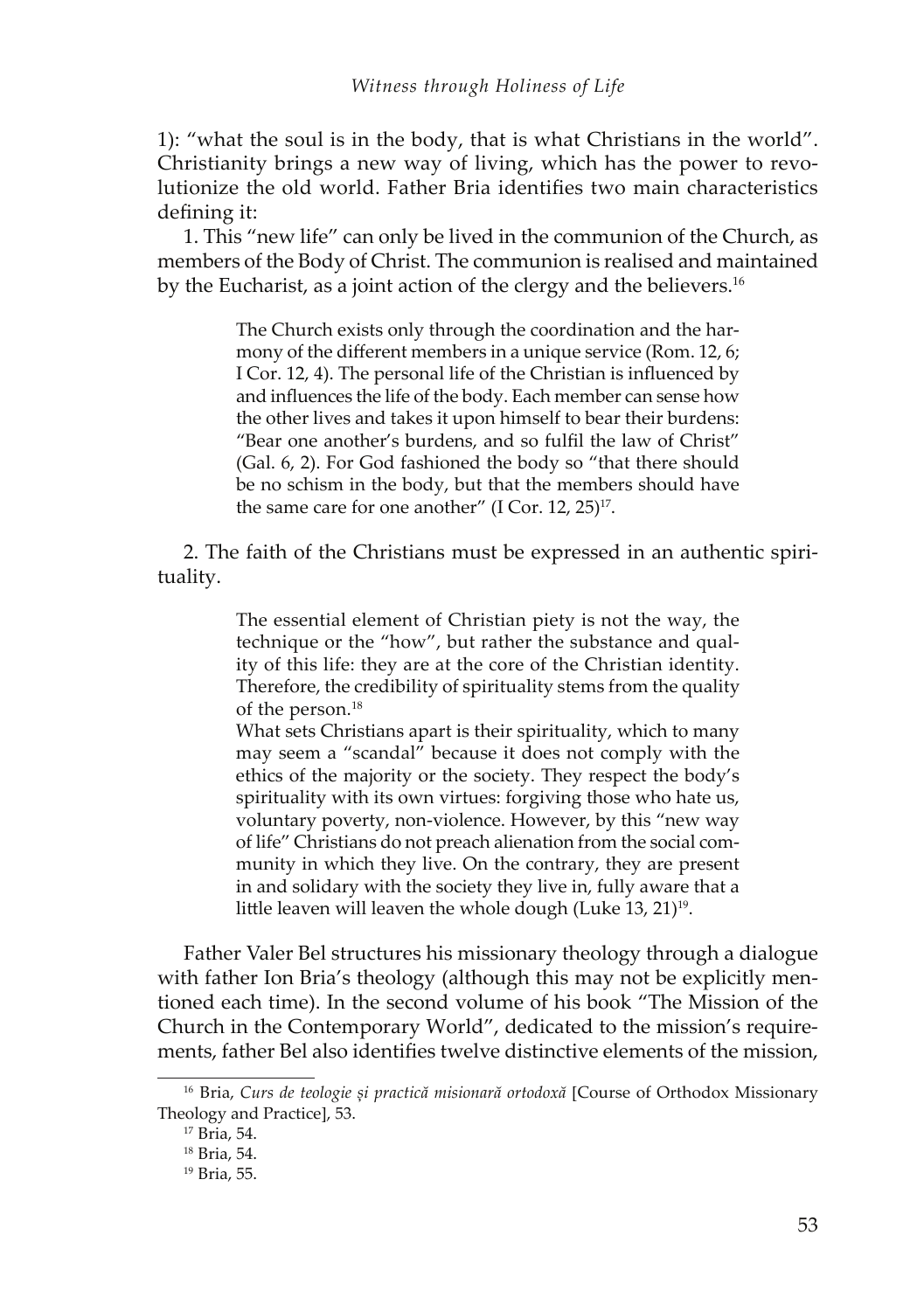one of which is "The Witness through Holiness of Life"<sup>20</sup>. His reflection starts from the Saviour's words in the Gospel of Matthew: "Let your light so shine before men, that they may see your good works and glorify your Father in heaven" (Mt. 5, 16). "A life lived in the spirit of the Gospel is one of the most important means of Christian mission, because through the personal meeting with God and through living in the divine love, Christians become the salt of the earth and the light of the world and they help people find the true meaning and fulfilment of their lives in Christ"<sup>21</sup>. The quality of the Christians' lives is essential for an effective Christian mission. Christian life has three essential coordinates: a witnessing community, an authentic spirituality, and an eschatological expectation<sup>22</sup>. In such a context, the witness given by the saints is what makes the mission of the Church effective.

> The mission is especially effective when the power of the Holy Spirit radiates from the person preaching Christ. This light shines unencumbered from his words, as a confirmation of the Holy Spirit's action in and through him. This happens only when the one preaching embodies the truth of Christ in his own life […]. The capacity of the missionary and of the priest depends not only on their theological and pedagogical qualities, but also on their personal holiness<sup>23</sup>.

The topic of the witness through holiness of life is also among the inter ests of father Cristian Sonea, for whom the holiness of one's life is also a requirement of the Christian mission<sup>24</sup>. Within the context of an analysis of father Stăniloae's vision of the witness through holiness of life, set in the wider framework of the great Romanian theologian's thinking, father Sonea finds a forte of Orthodox Christianity: the universally personalistic character of the saints' witness. More precisely, we can talk about a personalistic spirituality in which the action of God's grace is emphasised, a spirituality that has a martyrial and ascetic dimension and one in which the Church is a real communion in Jesus Christ (the corrective aspect keeping in check the institutional dimension of the Church)<sup>25</sup>.

The witness through holiness of life also concerns father Grigore Dinu Mos, when he writes about the "Spiritual Dimension of the Mission"<sup>26</sup>. In

<sup>&</sup>lt;sup>20</sup> Bel, Misiunea Bisericii în lumea contemporană 2, Exigențe [The Mission of the Church in the Contemporary World 2. Exigences], 181-96.

<sup>21</sup> Bel, 181.

<sup>&</sup>lt;sup>22</sup> Bel, 186.

<sup>&</sup>lt;sup>23</sup> Bel, 195-96.

<sup>&</sup>lt;sup>24</sup> Sonea, *Paradigme misionare* [Missionary Paradigms], 101-14.

<sup>25</sup> Sonea, 105.

<sup>&</sup>lt;sup>26</sup> Grigore Dinu Moș, "Dimensiunea duhovnicească a misiunii" [The Spiritual Dimension of Mission], in *Misiunea Bisericii în Sfânta Scriptură și în istorie* [The Mission of the Church in Bible and History], (Cluj-Napoca: Renașterea, 2006), 98–122.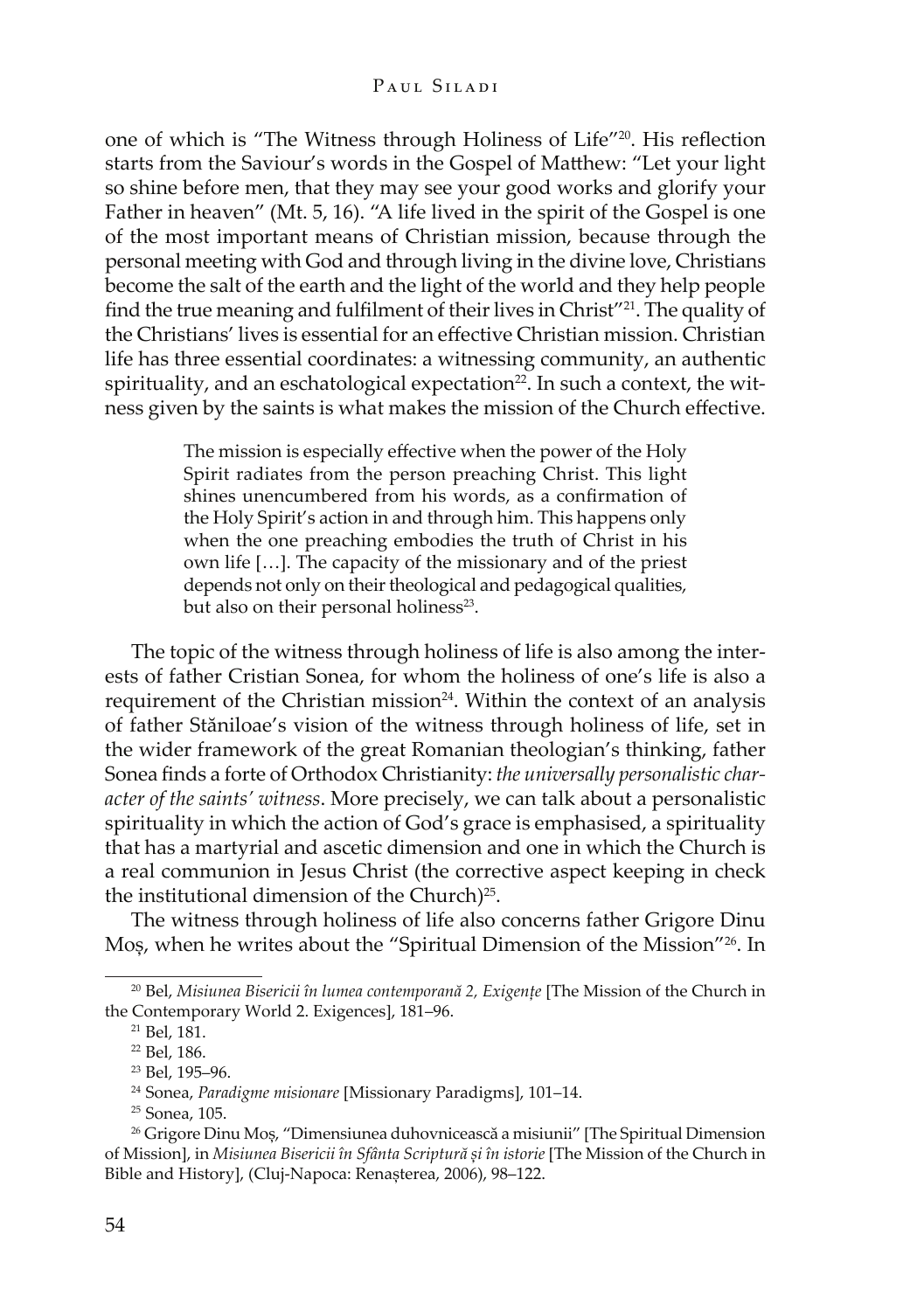this text (rich in references from the Philokalia and the writings of contemporary saints and spiritual fathers) he states that "the mission of each Christian begins with themselves, with them personally taking on the work of their salvation, by striving to sanctify their own life"27 because "whoever has not acquired the Holy Spirit by means of a holy life, does not preach Christ, but themselves and their own state of passion, even if their words comply formally and intellectually with the Revelation"28.

Such a mission is mainly implicit: "the only effective mission is the secretive, quiet one, operated when a holy life and prayer irradiate"<sup>29</sup> the lives of others.

## **The Paradigm of the witness through holiness found in the New Testament**

The witness through holiness of life as an essential missionary dimension, or as a form in which word and image meet, is strongly supported by the New Testament. Jesus Christ, Son of God incarnate, is the Word of God, as it is stated in the well-known Prologue of the Gospel according to John: "In the beginning was the Word, and the Word was with God, and the Word was God. He was in the beginning with God. All things were made through Him, and without Him nothing was made that was made" (John 1, 1-3). At the same time, Saint Apostle Paul mentions another quality of the Son in his Epistle to the Colossians, namely that He is the Image of the Father: "He is the image of the invisible God, the firstborn over all creation. For by Him all things were created that are in heaven and that are on earth, visible and invisible, whether thrones or dominions or principalities or powers. All things were created through Him and for Him" (Col. 1, 15-16). Man, "created in the image of the One who is the Word and the Image of the Father, is in his turn word and image, and for his witness to be authentic, the words must express the internal reality of the person speaking, they must be born out of an authentic experience of the reality being preached. If not, words remain mere words and never transcend their sounds (albeit articulated), remaining the plain superficial shells of a far-away reality"<sup>30</sup>. Therefore, the effectiveness of preaching is also determined by the degree in which the person preaching the Word of God has succeeded in embodying the message of the Gospel in their own biography and thus in becoming a living image, an icon of their preaching.

 $27$  Mos, 100.

<sup>&</sup>lt;sup>28</sup> Mos, 100.

 $29$  Mos, 101.

<sup>&</sup>lt;sup>30</sup> Paul Siladi, *Cuvânt și imagine. Fundamente teoretice pentru o teologie a comunicării* [Word and Image. Theoretical Bases for a Theology of Communication], (Cluj-Napoca: Presa Universitară Clujeană, 2019), 486-87.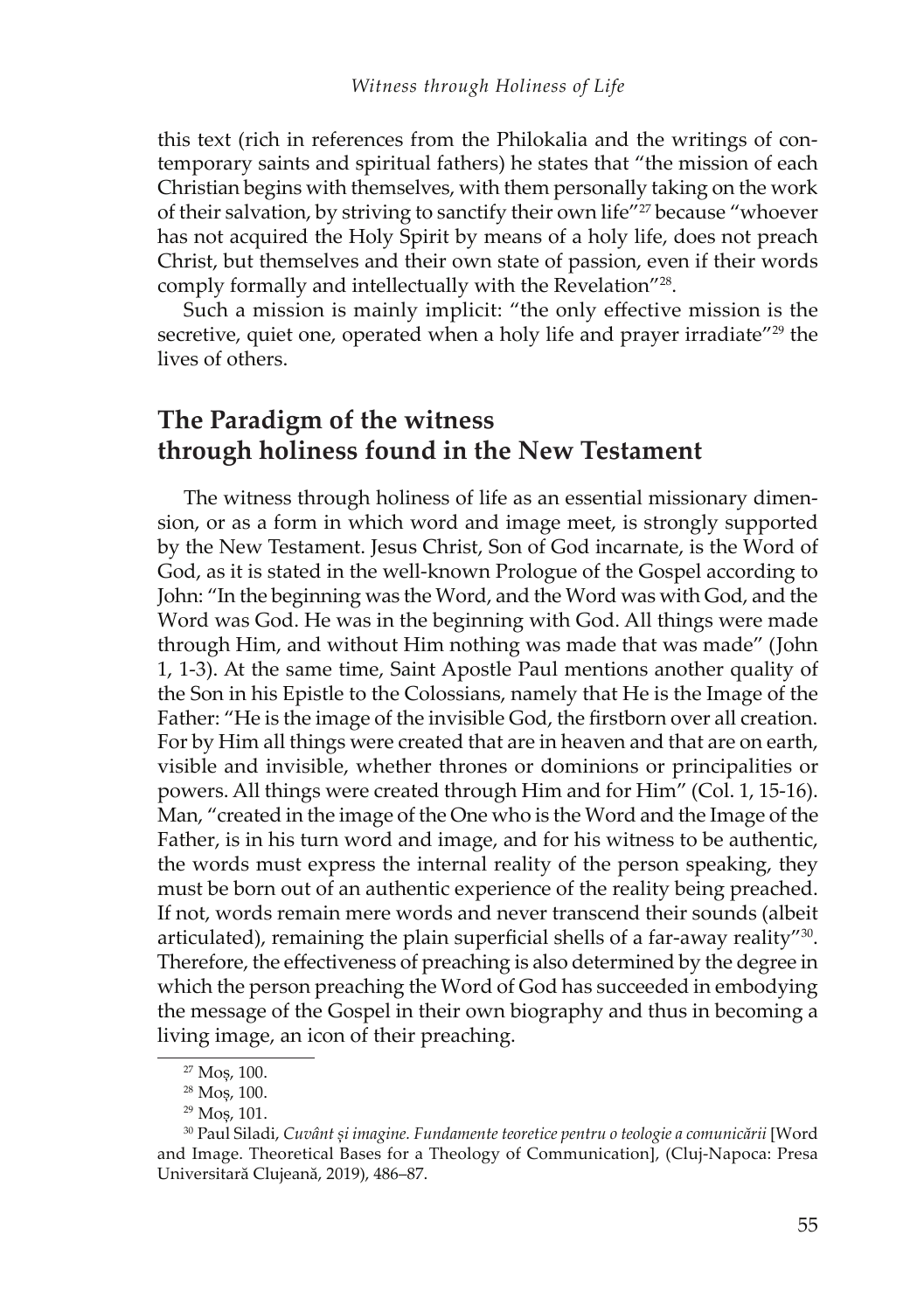#### Рані, *Shadi*

In the New Testament there are clear references to missionary work, impetuses to open, explicit mission. The best known of them are Christ's words at the end of the Gospel according to Matthew, the so-called "Great Commission": "Go therefore and make disciples of all the nations, baptiz ing them in the name of the Father and of the Son and of the Holy Spirit, teaching them to observe all things that I have commanded you; and lo, I am with you always, even to the end of the age. Amen" (Mt. 28, 19-20).

Alongside such clear and open calls to engage in missionary work, we have a whole series of recommendations for what could be called an "implicit mission" or a witness through holiness of life. In the Gospel of John, the Lord says of Himself: "I am the light of the world. He who follows Me shall not walk in darkness, but have the light of life" (John 8, 12). Those who follow Him become bearers of light and shine a light in their turn: "You are the light of the world. A city that is set on a hill cannot be hidden. Nor do they light a lamp and put it under a basket, but on a lamp stand, and it gives light to all who are in the house. Let your light so shine before men, that they may see your good works and glorify your Father in heaven" (Mt. 5, 14-16).

The model offered by Christ Himself is the one of a preacher whose words are fulfilled in Himself first of all: "learn from Me, for I am gentle and lowly in heart, and you will find rest for your souls" (Mt. 11, 29). Both Saint Apostle Peter and Saint Apostle Paul talk about an implicit mission and about how simply observing the commandments irradiates a light all around: "that you may become blameless and harmless, children of God without fault in the midst of a crooked and perverse generation, among whom you shine as lights in the world" (Philippians 2, 15). Saint Peter in his turn writes the following: "having your conduct honourable among the Gentiles, that when they speak against you as evildoers, they may, by your good works which they observe, glorify God in the day of visitation. Therefore submit yourselves to every ordinance of man for the Lord's sake, whether to the king as supreme, or to governors, as to those who are sent by him for the punishment of evildoers and for the praise of those who do good. For this is the will of God, that by doing good you may put to silence the ignorance of foolish men" (I Ptr. 2, 12-15).

### **Witness through holiness of life at the Ascetic Fathers**

The overview of the topic of the witness through holiness of life must be completed with the brief mention of how it was understood by the ascetic fathers. The Christian calendar lists two main categories of saints: martyrs (mostly those of the first centuries) and monastics, ascetics. The courage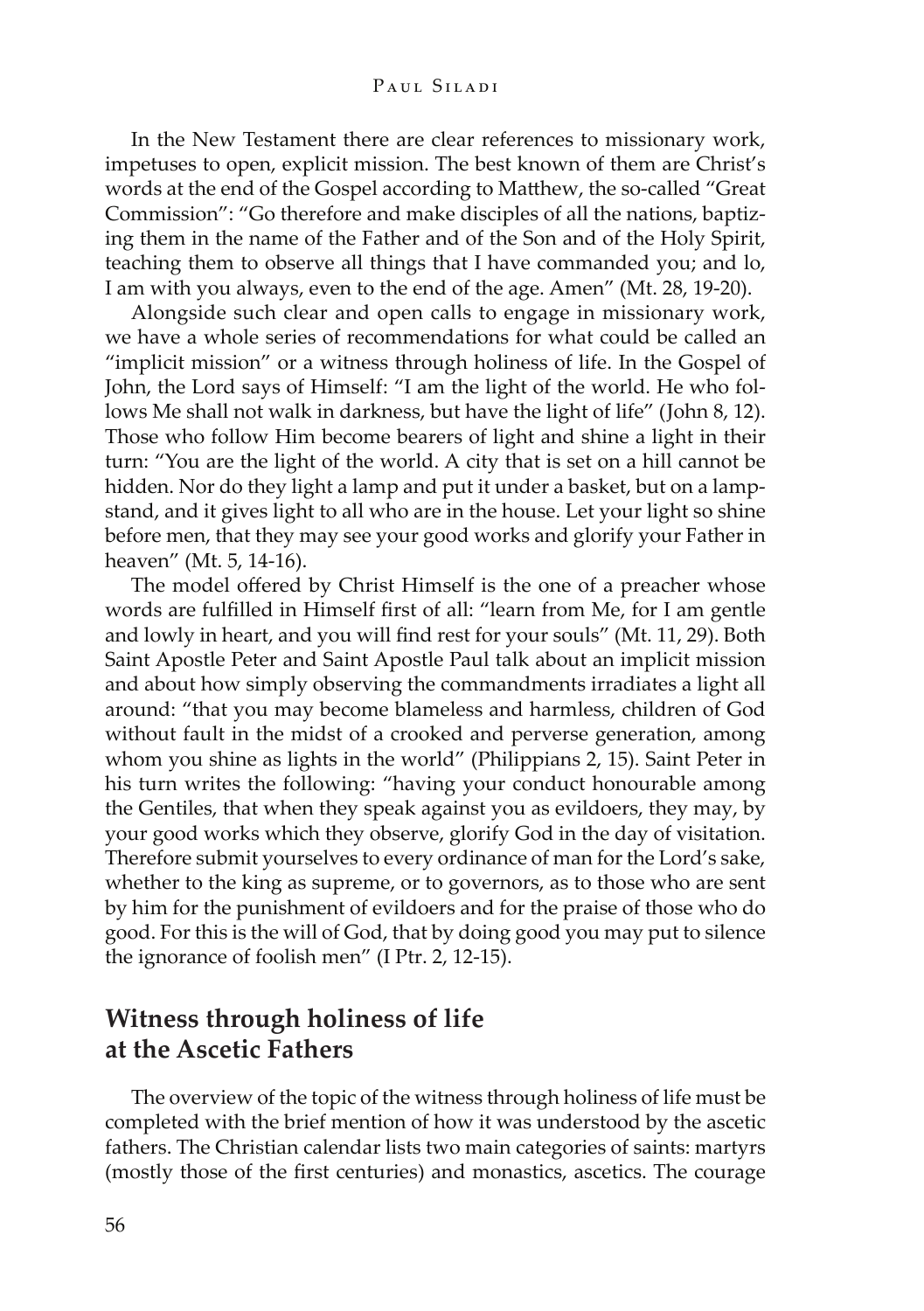of the martyrs sacrificing their lives for Christ without any hesitation was probably the most powerful form of implicit mission in the early centuries. In his treaty, "Apologeticus", Tertullian unequivocally affirms that the blood of the martyrs is the seed of a new life $31$ .

After the edict of 313, which gave the Christians the freedom to practice their faith, the monastic life begins to take shape as a form of perpetual martyrdom. The place of the martyrs of the first centuries is now taken by the Christian monastics and ascetics. The crucible of Eastern monasti cism was the Egyptian desert and its influence was felt all over the world. The emblematic texts of the Egyptian monasticism are collected in the Apophthegmata Patrum32.

The commandment to go and engage in an active mission (Mt. 28, 19-20) comes into conflict with that to abandon the world, which established monastic life<sup>33</sup>. The first to apophthegms of Abba Arsenius stress this very fact: "flee from men and you will be saved"<sup>34</sup> or "flee, be silent, pray always"35. Abba Alonius says something along the same lines: "If a man does not say in his heart, in the world there is only myself and God, he will not gain peace"<sup>36</sup>.

Saint Isaac the Syrian, one of the great solitary figures of Christianity, is even more radical with regard to the importance of seclusion and personal ascetic practice:

> Love the ease of solitude rather than satisfying the hunger of the world and the converting of the multitude of heathen peo ples from error unto adoring God. Let it be more excellent in thy eyes to detach thyself from the bonds of sin, than to detach the subdued unto liberty from those who subject their bodies. Prefer to make peace with thyself, in harmony with the trinity within thee: body, soul and spirit, rather than to appease those who are angry at thy teachings $37$ .

<sup>&</sup>lt;sup>31</sup> Q. Septimi Florentis Tertulliani Apologeticus, the text of Oehler annotated, translation by Alex. Souter with introduction by John E B Mayor, Cambridge University Press, 1917, at: https://www.tertullian.org/articles/mayor\_apologeticum/mayor\_apologeticum\_07translation.htm

<sup>&</sup>lt;sup>32</sup> Benedicta Ward, *The Sayings of the Desert Fathers: The Alphabetical Collection* (Mowbrays, 1975).

<sup>&</sup>lt;sup>33</sup> For further details see: Paul Siladi, "Missionary Theology in the Apophthegmata Patrum," in Unitate și identitate. Ortodoxia românilor între comuniunea răsăriteană și dialogul *ȱȱ*[Unity and Identity. Romanian Orthodoxy Between Eastern Communion and Dialog with the West], ed. Vasile Stanciu and Paul Siladi, vol. 1, 2 vols. (Cluj-Napoca: Presa Universitară Clujeană, 2019), 522-31.

<sup>&</sup>lt;sup>34</sup> Arsenius 1 in Ward, *The Sayings of the Desert Fathers*, 9.

<sup>35</sup> Arsenius 2 in Ward, 9.

<sup>&</sup>lt;sup>36</sup> Alonius 1 in Ward, 35.

<sup>&</sup>lt;sup>37</sup> Mystic Treatuses by Isaac of Niniveh, translated from Bedjan's Syriac text with an introduction and registeres by A. J. Wesnick, published by the Royal Academy for Sciences, Amsterdam, 1923, 32.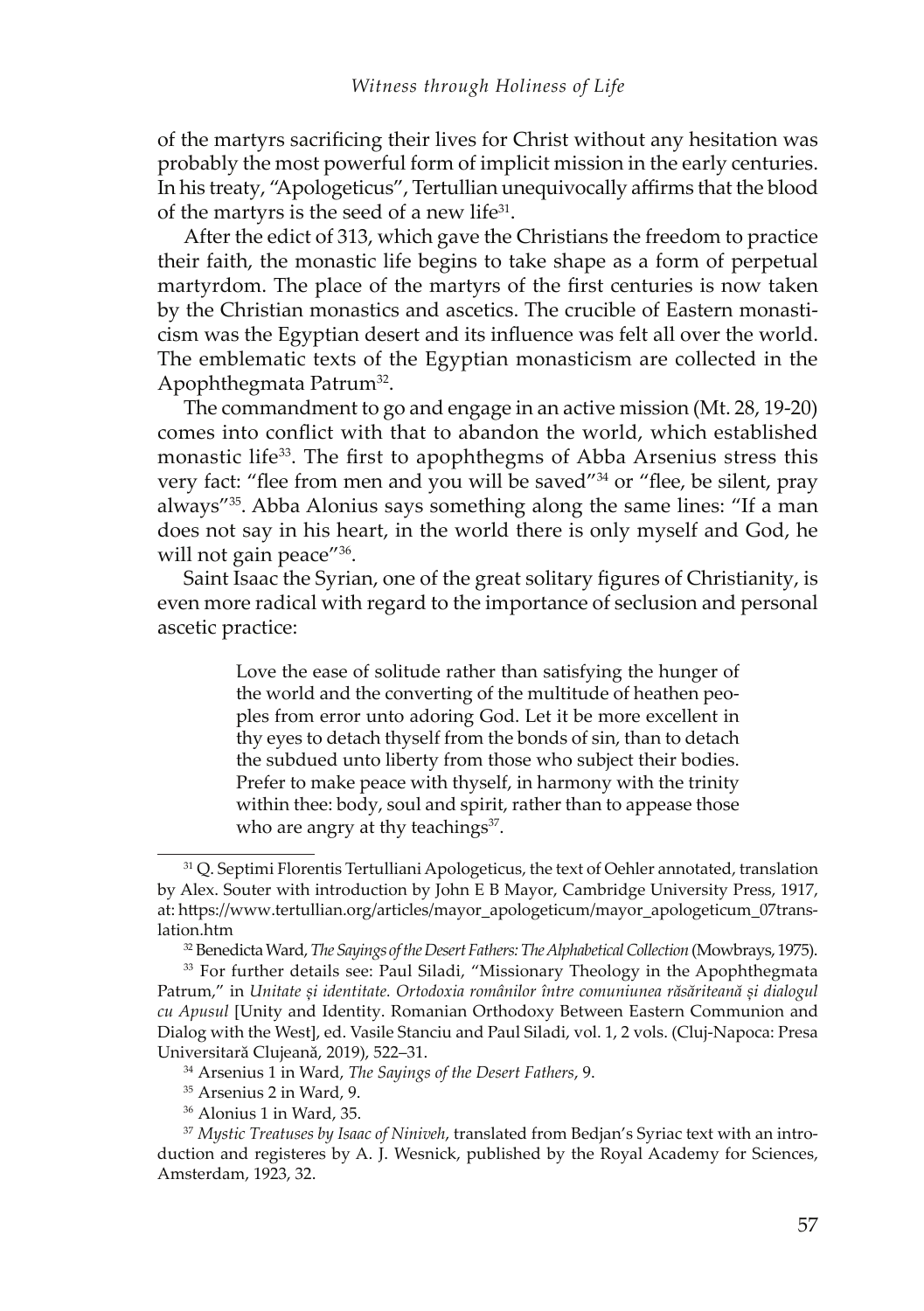#### Рані, *Shadi*

The solitude of the ascetic fathers is neither cantankerous, morose, nor bitter, but rather operative. The cleared and best known words regarding inner peace belong to Saint Seraphim of Sarov:

> Acquire the Spirit of peace and thousands around you will be saved. When a man enters into a peaceful state, he can give out from himself and also upon others light for the enlightenment of the mind<sup>38</sup>.

The force the holiness has to irradiate is also described in the Synaxarion of the Church. An overview of the saints' biographies is enough to see how they became flames that shone light and peace around them. For instance, let us take a look at the saints commemorated on September 1, the first day of the church year. According to the Synaxarion two of these saints had a strong presence, effective by itself. The life of the first one, Saint Simeon Stylites the Elder, is marked by humility and ascetic efforts: "the most wondrous thing was that after he had fought so many spiritual battles and devoted himself to feats of the strictest abstinence, and after he had reached such high virtues and performed so many miracles, this man of God still saw himself as being beneath all men<sup>"39</sup>. When he reached the apex of his spiritual life Saint Simeon "reposed in peace, while deep in prayer, at the age of 69 (in 459), having spread all around him the peace that reigned in his heart" after fifty years of ascetic labours<sup>40</sup>.

Another saint commemorated by the Church on September 1 is Saint Meletius the Younger. His life has what we might call a classical trajectory, following the example found in the biography of Saint Anthony the Great. He seeks peace and discreetly takes refuge in deserted places, but precisely there, in the most ignored of spaces, his virtues shine and attract people. Saint Meletius the Younger's indirect mission is extremely effective even in that remote place: "There he thought to dwell in prayer away from people, but his virtues again attracted many visitors and the desert soon became a monastery"41.

### **Conclusions**

These few examples amply show how the witness through holiness of life is an essential characteristic of the Christian, and especially of the Orthodox, mission. In the article we analysed at the beginning, father

<sup>&</sup>lt;sup>38</sup> Moore, Lazarus, Sfântul Serafim de Sarov. O biografie spirituală [Saint Seraphim of Sarov. A Spiritual Biography], trans. Paul Bălan (București: Agapis, 2002), 39.

<sup>&</sup>lt;sup>39</sup> Macarios Simonopetritul, *Sinaxarul. Viețile Sfinților* [Synaxarion. Life of the Saints.], vol. 1-Luna septembrie (București: Editura Sfântul Ioan Casian, n.d.), 34.

<sup>&</sup>lt;sup>40</sup> Macarios Simonopetritul, 36.

<sup>41</sup> Macarios Simonopetritul, 42.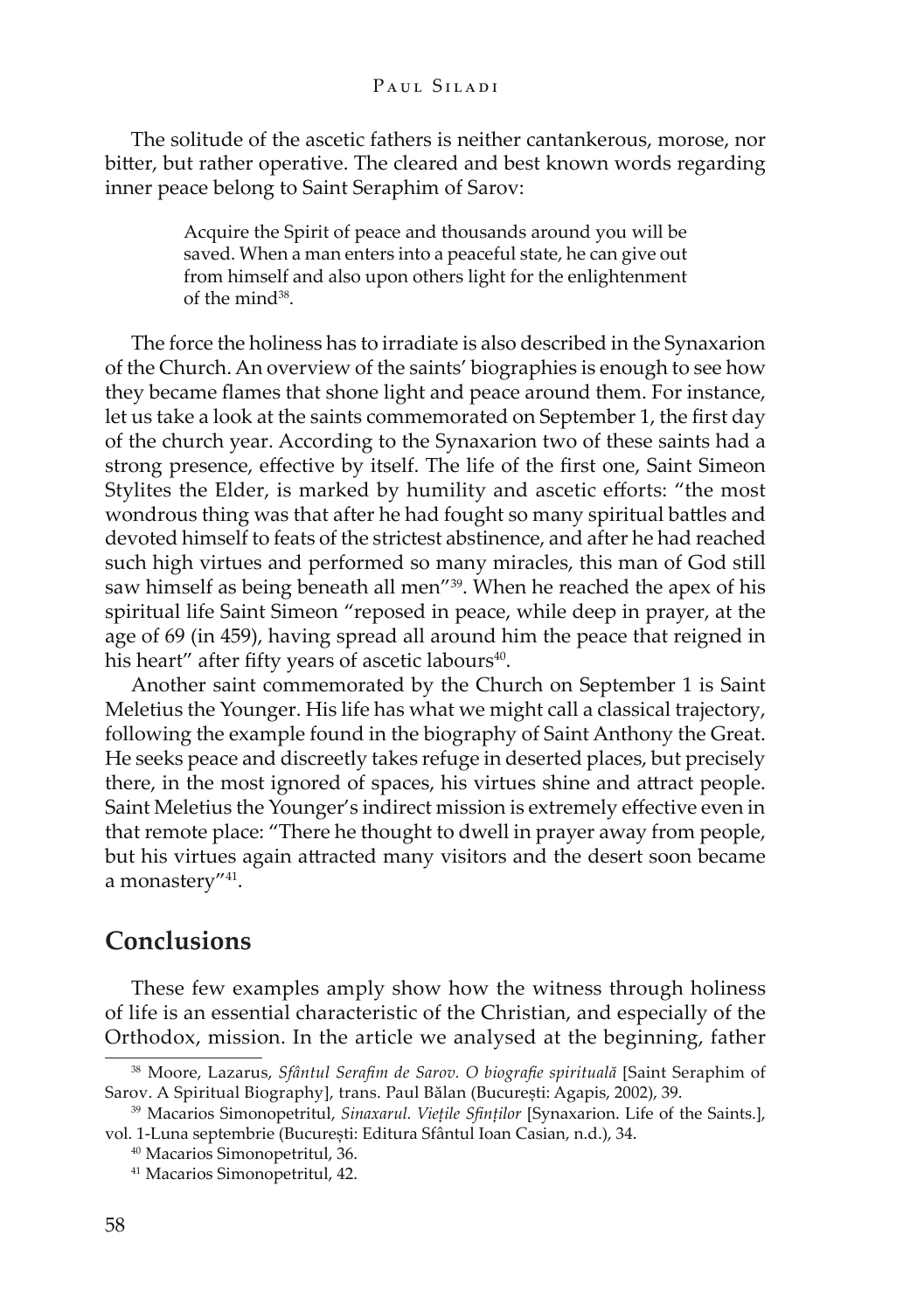Dumitru Stăniloae identifies something deeply rooted in Orthodox spirituality, something that manifested itself over all generations. We are left, however, with this question: If we are not holy, what can we do? Should we abandon our mission? Should we consider ourselves no longer compelled to answer this call addressed to each baptised Christian? The Paterikon provides us with a possible answer. Whereas Amma Syncletica (12) says that

> It is dangerous for anyone to teach who has not first been trained in the "practical" life. For if someone who owns a ruined house receives guests there, he does them harm because of the dilapidation of his dwelling. It is the same in the case of someone who has not first built an interior dwelling; he causes loss to those who come. By words one may convert them to salvation, but by evil behaviour, one injures them $42$ ,

Abba Poemen (25) offers a more realistic and heartening perspective: "man who teaches without doing what he teaches is like a spring which cleanses and gives drink to everyone, but it not able to purify itself<sup>"43</sup>.

In other words, you could be of some help to others, even though you are not doing much for yourself, even though you do not practice what you preach. And this is so because Christ is the ultimate basis of all preaching and His words are eternally true.

### **References**

- Bel, Valer. *Misiunea Bisericii în lumea contemporană 2, Exigențe* [The Mission of the Church in the Contemporary World 2. Exigences] Cluj-Napoca: Presa Universitară Clujeană, 2002.
- Bria, Ion. *Curs de teologie și practică misionară ortodoxă* [Course of Orthodox Missionary Theology and Practice]. Geneva, 1982.
- Jefford, Clayton N., ed. The Epistle to Diognetus (with the Fragment of Quadratus): *Introduction, Text and Commentary. Oxford Apostolic Fathers. Oxford, UK:* Oxford University Press, 2013.
- Macarios Simonopetritul. Sinaxarul. Viețile Sfinților. Vol. 1-Luna Septembrie. [Synaxarion. Life of the Saints. September]. 12 vols. București: Editura Sfântul Ioan Casian, n.d.
- Moore, Lazarus. *Sfântul Serafim de Sarov. O biografie Spirituală* [Saint Seraphim of Sarov. A Spiritual Biography]. Translated by Paul Bălan. București: Agapis, 2002.
- Mos, Grigore Dinu. "Dimensiunea duhovnicească a misiunii." [The Spiritual Dimension of Mission]. In *Misiunea Bisericii în Sfânta Scriptură și în istorie*

<sup>&</sup>lt;sup>42</sup> Syncletica 12, in Ward, *The Sayings of the Desert Fathers*, 233.

<sup>&</sup>lt;sup>43</sup> Poemen 25 in Ward, *The Sayings of the Desert Fathers*, 179.